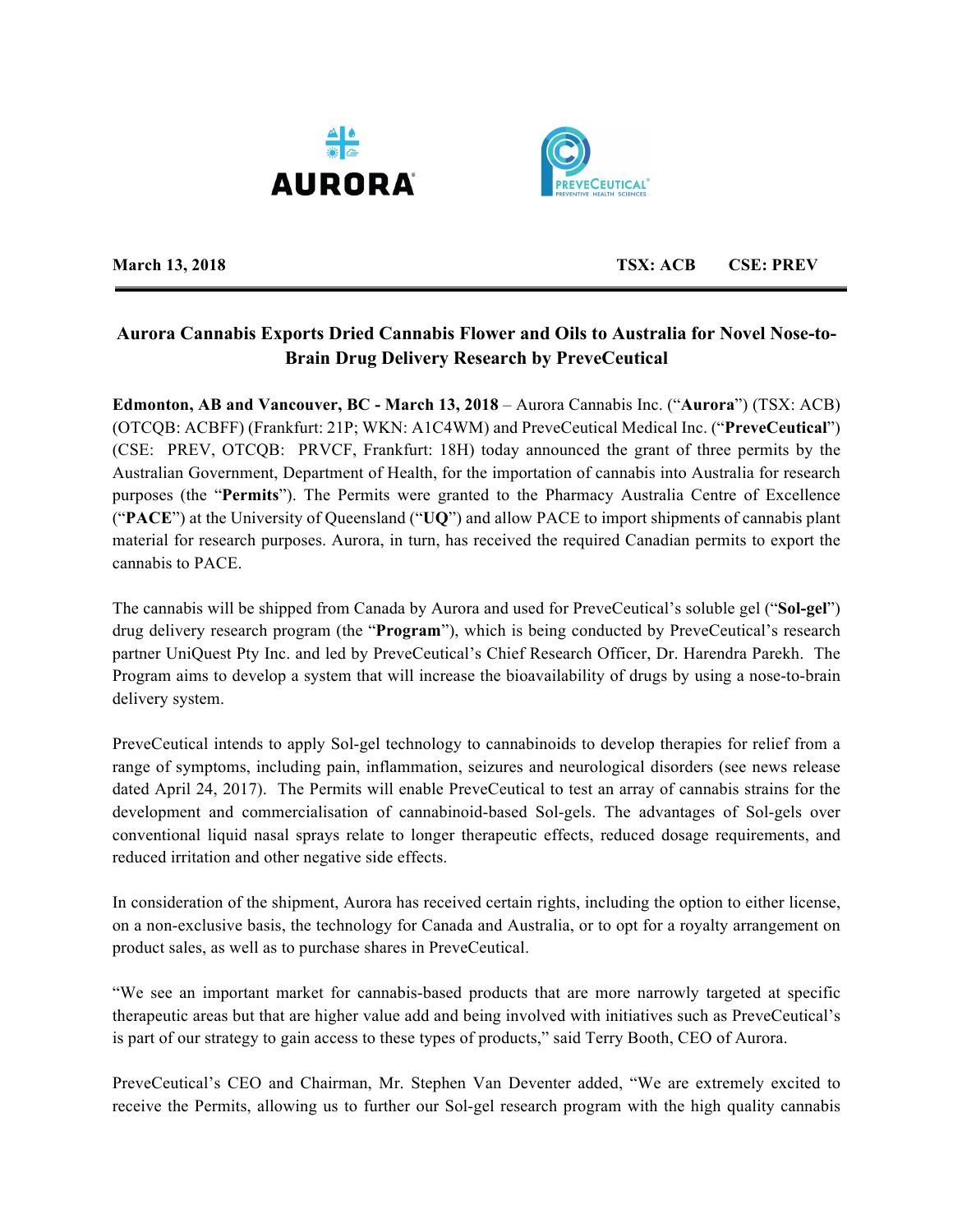products provided by Aurora. The goal of the Program is to cultivate a range of therapies that will benefit people with ailments such as epilepsy, pain and inflammation, safely and economically."

### **About Aurora**

Aurora's wholly-owned subsidiary, Aurora Cannabis Enterprises Inc., is a licensed producer of medical cannabis pursuant to Health Canada's Access to Cannabis for Medical Purposes Regulations ("ACMPR"). The Company operates a 55,200 square foot, state-of-the-art production facility in Mountain View County, Alberta, known as "Aurora Mountain", and a second 40,000 square foot high-technology production facility known as "Aurora Vie" in Pointe-Claire, Quebec on Montreal's West Island. In January 2018, Aurora's 800,000 square foot flagship cultivation facility, Aurora Sky, located at the Edmonton International Airport, was licensed. Once at full capacity, Aurora Sky is expected to produce over 100,000 kg per annum of cannabis. Aurora is completing a fourth facility in Lachute, Quebec utilizing its wholly owned subsidiary Aurora Larssen Projects Ltd.

Aurora also owns Berlin-based Pedanios, the leading wholesale importer, exporter, and distributor of medical cannabis in the European Union. The Company owns 51% of Aurora Nordic, which will be constructing a 1,000,000 square foot hybrid greenhouse in Odense, Denmark. The Company offers further differentiation through its acquisition of BC Northern Lights Ltd. and Urban Cultivator Inc., industry leaders, respectively, in the production and sale of proprietary systems for the safe, efficient and high-yield indoor cultivation of cannabis, and in state-of-the-art indoor gardening appliances for the cultivation of organic microgreens, vegetables and herbs in home and professional kitchens.

Aurora holds a 19.88% ownership interest in Liquor Stores N.A., who intend to develop a cannabis retail network in Western Canada. In addition, the Company holds approximately 17.23% of the issued shares in leading extraction technology company Radient Technologies Inc., and has a strategic investment in Hempco Food and Fiber Inc., with options to increase ownership stake to over 50%. Aurora is also the cornerstone investor in two other licensed producers, with a 22.9% stake in Cann Group Limited, the first Australian company licensed to conduct research on and cultivate medical cannabis, and a 17.62% stake in Canadian producer The Green Organic Dutchman Ltd., with options to increase to majority ownership.

Aurora's Common Shares trade on the TSX under the symbol "ACB".

## *About PreveCeutical*

PreveCeutical is a health sciences company that develops innovative options for preventive and curative therapies utilizing organic and nature identical products.

PreveCeutical aims to be a leader in preventive health sciences and currently has five research and development programs, including: dual gene therapy for curative and prevention therapies for diabetes and obesity; the Sol-gel Program; Nature Identical™ peptides for treatment of various ailments; non-addictive analgesic peptides as a replacement to the highly addictive analgesics such as morphine, fentanyl and oxycodone; and a therapeutic product for treating athletes who suffer from concussions (mild traumatic brain injury).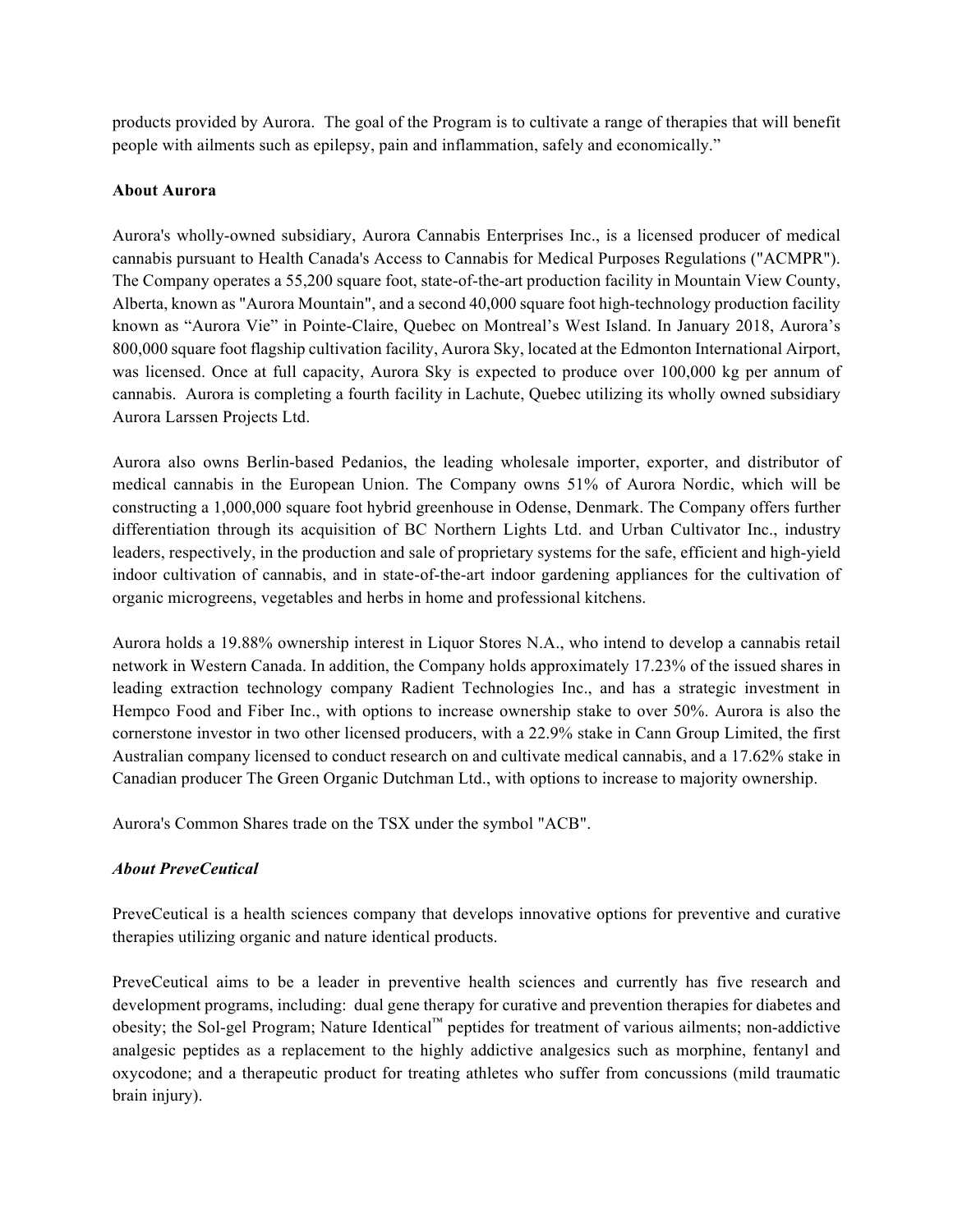PreveCeutical sells CELLB9<sup>®</sup>, an Immune System Booster. CELLB9<sup>®</sup> is an oral solution containing polarized and potentiated essential minerals extracted from a novel peptide obtained from Caribbean Blue Scorpion venom. This product is available on the Company's website.

For more information about PreveCeutical, please visit https://preveceutical.com/, follow us on Twitter: https://twitter.com/PreveCeuticals and Facebook: www.facebook.com/PreveCeutical.

### **On behalf of the Boards of Directors,**

AURORA CANNABIS INC. Terry Booth CEO

PREVECEUTICAL MEDICAL INC. Stephen Van Deventer Chairman & CEO

#### **Further information**

#### **Aurora**

Cam Battley **Marc Lakmaaker** Marc Lakmaaker  $cam@aurorami.com$  +1.647.269.5523

Chief Corporate Officer Director, Investor Relations and +1.905.864.5525 Corporate Development www.auroramj.com marc.lakmaaker@auroramj.com

#### **PreveCeutical**

Deanna Kress Director of Corporate Communications & Investor Relations +1.778.999.6063 deanna@PreveCeutical.com

*This news release includes statements containing certain "forward-looking information" within the meaning of applicable securities law ("forward-looking statements"). Forward-looking statements are frequently characterized by words such as "plan", "continue", "expect", "project", "intend", "believe", "anticipate", "estimate", "may", "will", "potential", "proposed" and other similar words, or statements that certain events or conditions "may" or "will" occur. These statements are only predictions. Various assumptions were used in drawing the conclusions or making the projections contained in the forwardlooking statements throughout this news release. Forward-looking statements are based on the opinions and estimates of management at the date the statements are made, and are subject to a variety of risks and uncertainties and other factors that could cause actual events or results to differ materially from those projected in the forward-looking statements. The Company is under no obligation, and expressly disclaims*